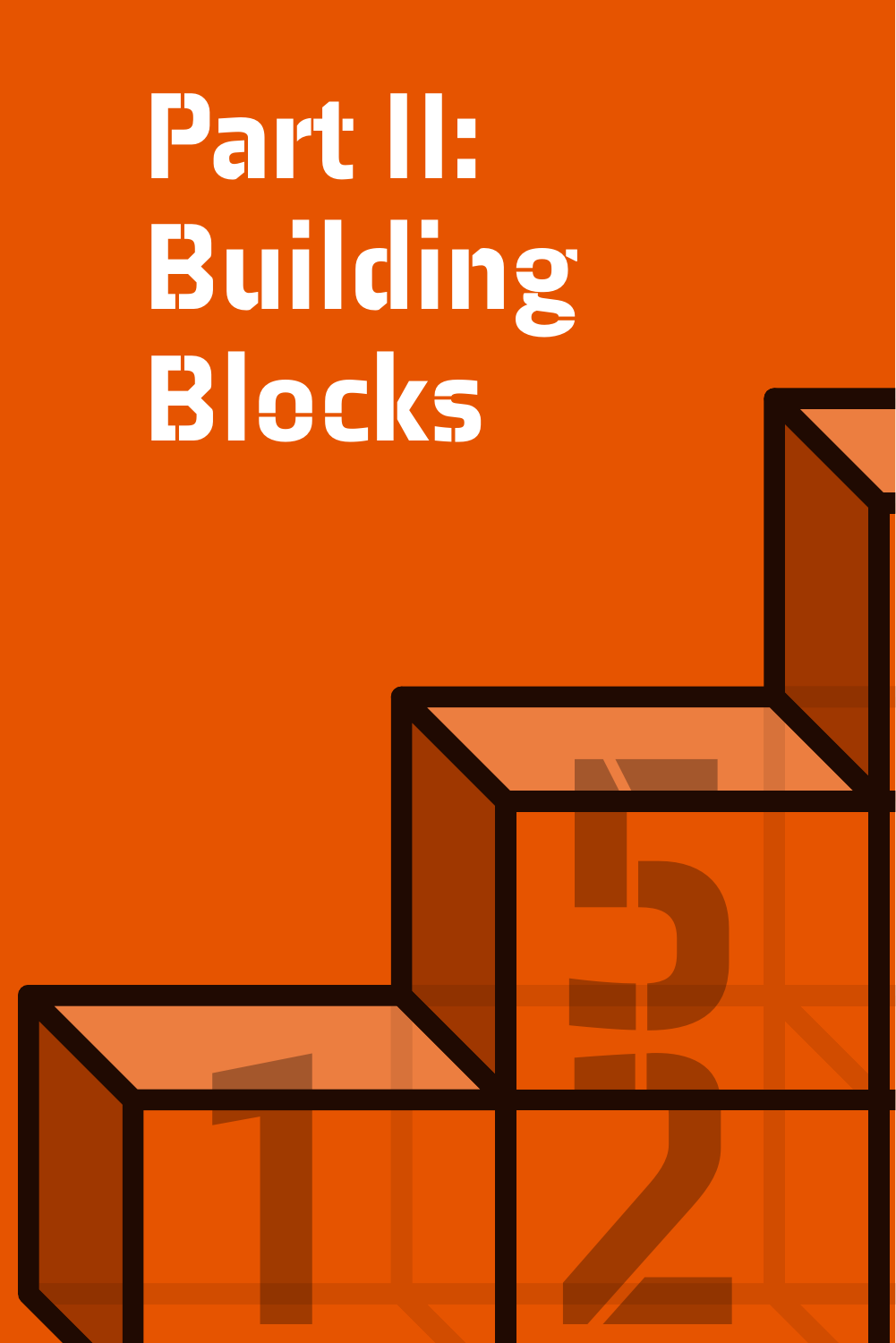## Building Blocks Introduction

This part of the book contains the meat and bones of our curriculum design method: ten thematic areas of knowledge and skills in economics. Each of the ten building blocks covers an area of knowledge or a skill that we see as essential for the education of future economists. These 'building blocks' can be used as templates to create courses, of generally six to ten weeks each. One can also pick and choose elements of the different building blocks to combine them into a broader course, or split up a building block into several courses.

This book is designed to help construct a curriculum that fits your specific situation, rather than to advocate one 'ideal' curriculum. Hence we have designed the building blocks to be useful for constructing anything from a single course to an entire bachelor programme. They can be shortened, lengthened, combined or altered according to the needs of the programme. We strongly believe that any full economics programme should touch on all ten of these building blocks in some form or other. Shorter programmes, like individual courses or semester-long minor programmes, might do better to pick and choose the most relevant blocks for their particular purpose.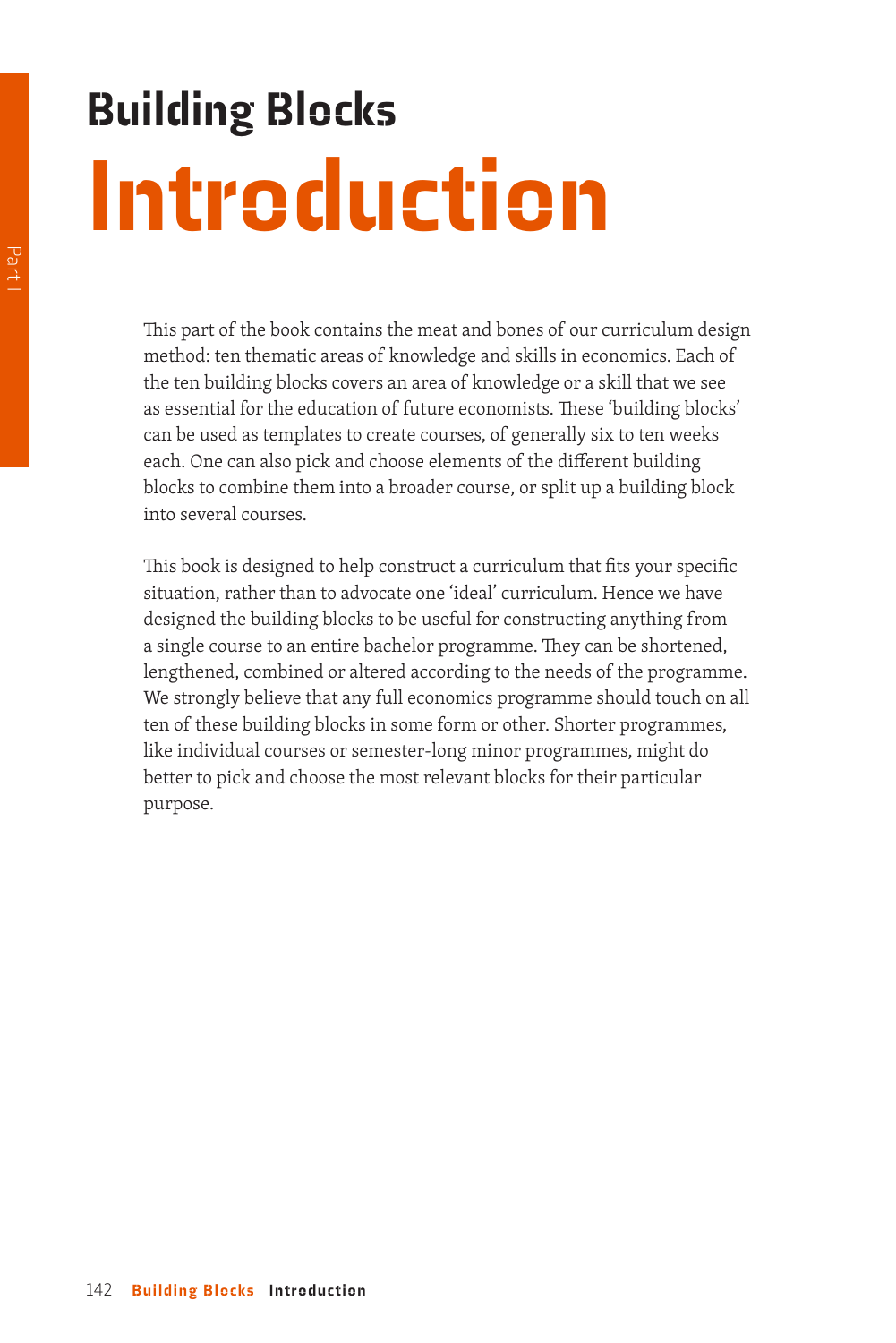

*Figure 5: The ten building blocks that form the core of this book. The order of the numbers is not necessarily the order in which they should be taught. Their relative size varies, with building blocks 7 and 8 generally taking up much more space than the others. Programmes may also combine various building blocks into a single course, or split a single building block up over a number of courses. See the chapter* Tool 5: Example Curricula *for how this can look in practice.*

The first two building blocks focus on helping students to develop a feeling for economic matters and teaching them basic conceptual and real-world economic knowledge. *Building Block 1: Introducing the Economy* discusses the definition and relevance of 'the economy' and how it is related to other aspects of the social and physical world. *Building Block 2: Know Your Own Economy,* explores actual national and local economies and their structures, institutions and sectors.

With this basic knowledge in hand, we explore the history of economic thought and of the real-world economy. *Building Block 3: Economic History*  explores the fascinating and diverse history of economic events and developments. *Building Block 4: History of Economic Thought & Methods*, in contrast, is about the remarkable and complex history of ideas about the economy. Together, these chapters provide a crucial foundation for students' further education.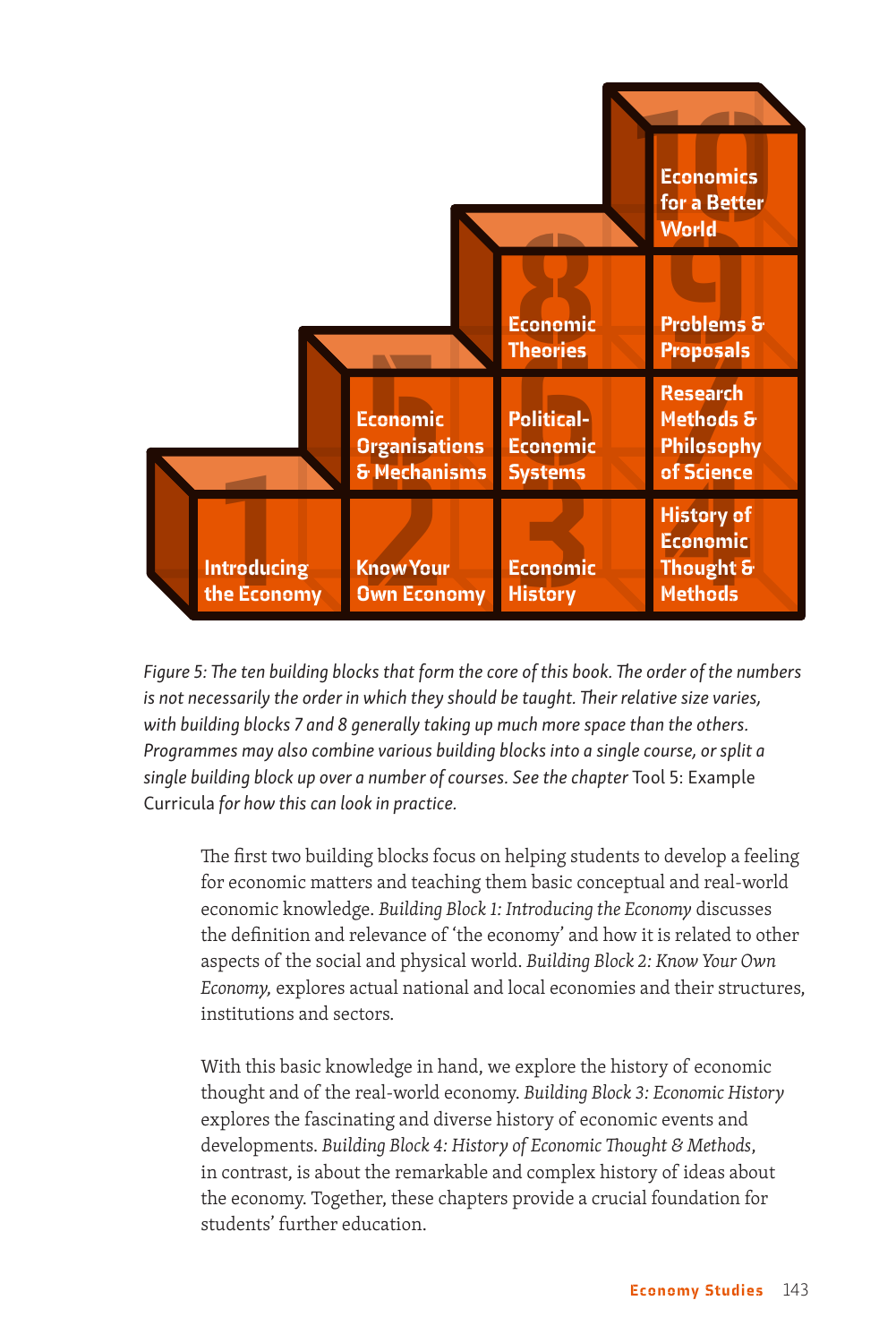Besides knowing basic economic concepts, facts and history, it is key that economics students learn how economies can and have been organised, at micro-, meso- and macro-levels. *Building Block 5: Economic Organisations & Mechanisms* investigates the different forms of economic interaction and organisation that operate at each level and together make up an economy. *Building Block 6: Political-Economic Systems* reviews the complex structures, institutions and power relations that form the overarching structure of an economy.

Another core element of a good economics education is a broad and diverse analytic toolkit, filled with relevant methods and theories. *Building Block 7: Research Methods & Philosophy of Science* is about both quantitative and qualitative data collection and analysis methods. In *Building Block 8: Economic Theories* we propose a 'pragmatic pluralist' approach to teaching theories by focusing on only the most important insights for every topic. These two building blocks will likely take more space in most programmes than the others, as the centre of gravity of an academic education lies in methods and theories.

The last two building blocks are largely concerned with the productive application of economic ideas in the real world. Economics education should be preparing the economic experts of tomorrow for their future roles in society. *Building Block 9: Problems & Proposals* deals with the practical skills necessary for the work of almost all economists: analysing real-world problems and working on proposals to address them, whether in a company, government agency, think tank or academic department. *Building Block 10: Economics for a Better World* deals with the values involved in decision making, asking what normative principles and visions can guide actions to address the major challenges of our times.